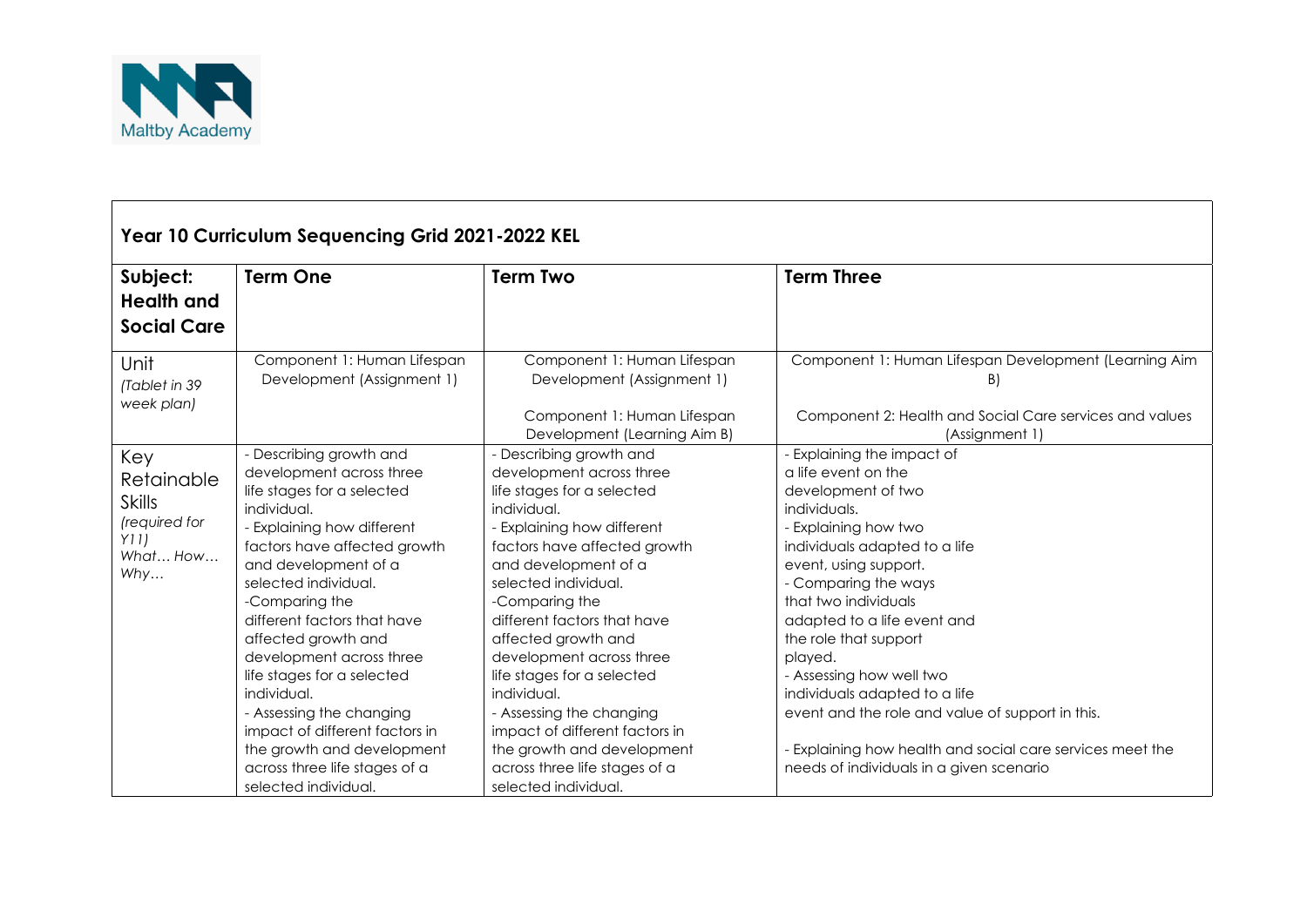

| Key<br>Retainable<br>Knowledge | - Main life stages of individuals<br>- PILES development in the main<br>life stages<br>- Factors affecting growth and | - Explaining the impact of<br>a life event on the<br>development of two<br>individuals.<br>- Explaining how two<br>individuals adapted to a life<br>event, using support.<br>- Comparing the ways<br>that two individuals<br>adapted to a life event and<br>the role that support<br>played.<br>- Assessing how well two<br>individuals adapted to a life<br>event and the role and value of support<br>in this.<br>- Main life stages of individuals<br>- PILES development in the main life<br>stages<br>- Factors affecting growth and | - Explaining how barriers could affect the use of one health or<br>social care service for an individual in a given scenario<br>- Analysing the extent to which health and social care<br>services meet the needs of individuals in a given scenario,<br>explaining how barriers for one service can be overcome<br>- Assessing the suitability of health and social care services for<br>individuals in a given scenario, making justified and realistic<br>suggestions for how barriers for one service can be overcome<br>- Expected and unexpected life events that occur in an<br>individual's life<br>- How individuals can adapt or be supported through<br>changes caused by life events |
|--------------------------------|-----------------------------------------------------------------------------------------------------------------------|-------------------------------------------------------------------------------------------------------------------------------------------------------------------------------------------------------------------------------------------------------------------------------------------------------------------------------------------------------------------------------------------------------------------------------------------------------------------------------------------------------------------------------------------|--------------------------------------------------------------------------------------------------------------------------------------------------------------------------------------------------------------------------------------------------------------------------------------------------------------------------------------------------------------------------------------------------------------------------------------------------------------------------------------------------------------------------------------------------------------------------------------------------------------------------------------------------------------------------------------------------|
|                                |                                                                                                                       |                                                                                                                                                                                                                                                                                                                                                                                                                                                                                                                                           |                                                                                                                                                                                                                                                                                                                                                                                                                                                                                                                                                                                                                                                                                                  |
| (required for                  | development                                                                                                           | development                                                                                                                                                                                                                                                                                                                                                                                                                                                                                                                               |                                                                                                                                                                                                                                                                                                                                                                                                                                                                                                                                                                                                                                                                                                  |
| Y11)                           |                                                                                                                       |                                                                                                                                                                                                                                                                                                                                                                                                                                                                                                                                           | - Health and social care services                                                                                                                                                                                                                                                                                                                                                                                                                                                                                                                                                                                                                                                                |
| What How                       |                                                                                                                       | - Expected and unexpected life events<br>that occur in an individual's life                                                                                                                                                                                                                                                                                                                                                                                                                                                               | - Barriers to accessing services<br>- Care values                                                                                                                                                                                                                                                                                                                                                                                                                                                                                                                                                                                                                                                |
| Why                            |                                                                                                                       | - How individuals can adapt or be                                                                                                                                                                                                                                                                                                                                                                                                                                                                                                         |                                                                                                                                                                                                                                                                                                                                                                                                                                                                                                                                                                                                                                                                                                  |
|                                |                                                                                                                       | supported through changes caused by                                                                                                                                                                                                                                                                                                                                                                                                                                                                                                       |                                                                                                                                                                                                                                                                                                                                                                                                                                                                                                                                                                                                                                                                                                  |
|                                |                                                                                                                       | life events                                                                                                                                                                                                                                                                                                                                                                                                                                                                                                                               |                                                                                                                                                                                                                                                                                                                                                                                                                                                                                                                                                                                                                                                                                                  |
| Key                            | <b>Infancy</b>                                                                                                        | <b>Infancy</b>                                                                                                                                                                                                                                                                                                                                                                                                                                                                                                                            | Life circumstances                                                                                                                                                                                                                                                                                                                                                                                                                                                                                                                                                                                                                                                                               |
| <b>Technical</b>               | Early childhood                                                                                                       | Early childhood                                                                                                                                                                                                                                                                                                                                                                                                                                                                                                                           | <b>Expected life events</b>                                                                                                                                                                                                                                                                                                                                                                                                                                                                                                                                                                                                                                                                      |
|                                | Adolescence                                                                                                           | Adolescence                                                                                                                                                                                                                                                                                                                                                                                                                                                                                                                               | Unexpected life events                                                                                                                                                                                                                                                                                                                                                                                                                                                                                                                                                                                                                                                                           |
| Vocabulary                     | Early adulthood                                                                                                       | Early adulthood                                                                                                                                                                                                                                                                                                                                                                                                                                                                                                                           | Sources of support                                                                                                                                                                                                                                                                                                                                                                                                                                                                                                                                                                                                                                                                               |
| To be modelled                 | Middle adulthood                                                                                                      | Middle adulthood                                                                                                                                                                                                                                                                                                                                                                                                                                                                                                                          | Types of support                                                                                                                                                                                                                                                                                                                                                                                                                                                                                                                                                                                                                                                                                 |
| and                            | Later adulthood                                                                                                       | Later adulthood                                                                                                                                                                                                                                                                                                                                                                                                                                                                                                                           |                                                                                                                                                                                                                                                                                                                                                                                                                                                                                                                                                                                                                                                                                                  |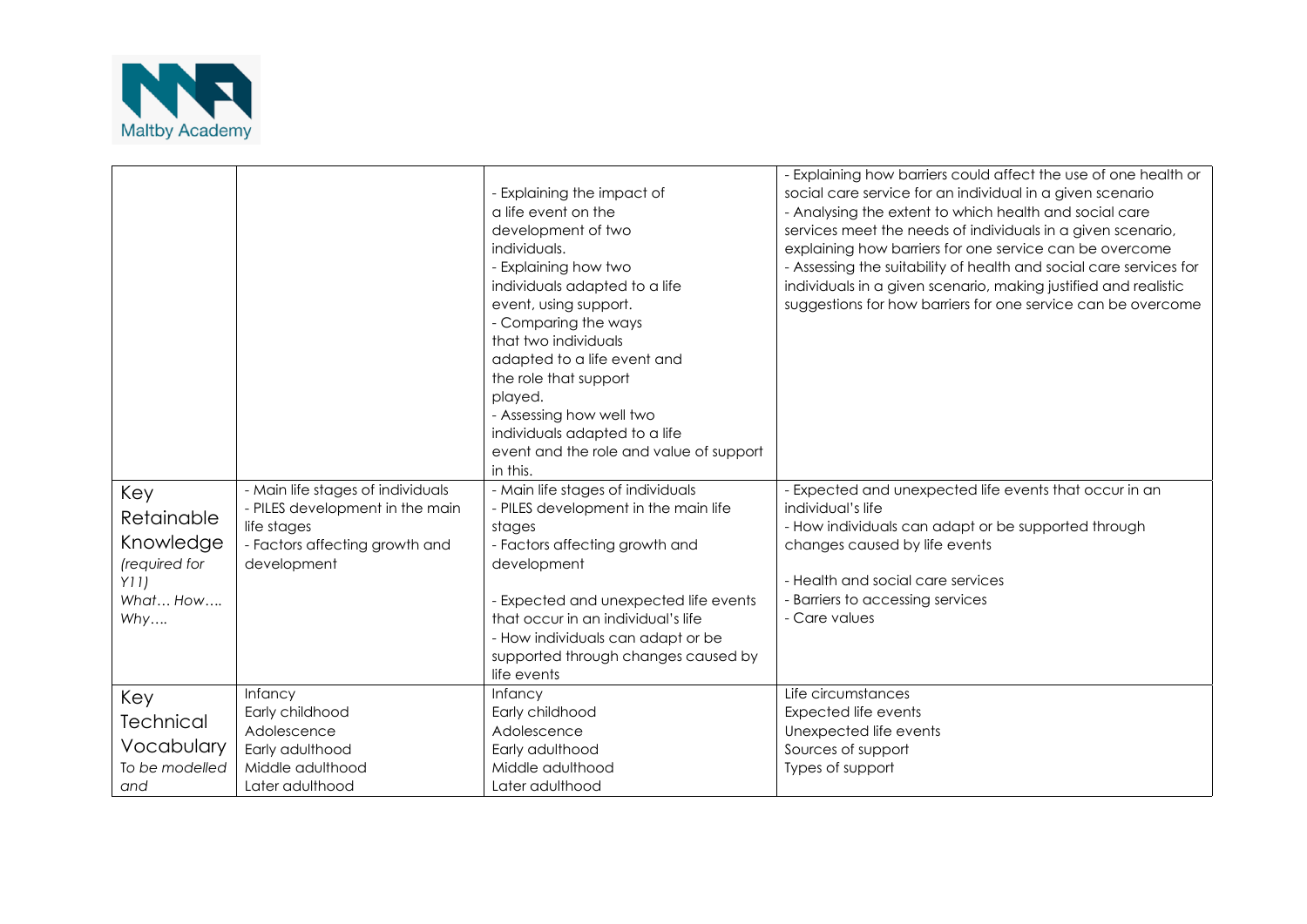

| deliberately  | Physical development                                       | Physical development                      | Primary care                                               |  |
|---------------|------------------------------------------------------------|-------------------------------------------|------------------------------------------------------------|--|
| practiced in  | Intellectual development                                   | Intellectual development                  | Secondary care                                             |  |
| context.      | Language development                                       | Language development                      | Tertiary care                                              |  |
|               | Emotional development                                      | Emotional development                     | Allied health professionals                                |  |
|               | Social development                                         | Social development                        | Social care                                                |  |
|               | Physical factors                                           | Physical factors                          | Physical barrier                                           |  |
|               | Social/cultural factors                                    | Social/cultural factors                   | Sensory barrier                                            |  |
|               | Economic factors                                           | Economic factors                          | Social barrier                                             |  |
|               | Physical events                                            | Physical events                           | Language barrier                                           |  |
|               | Relationship changes                                       | Relationship changes                      | Geographical barrier                                       |  |
|               | Life circumstances                                         | Life circumstances                        | Intellectual barrier                                       |  |
|               | Sources of support                                         | Sources of support                        | Resource barrier                                           |  |
|               | Types of support                                           | Types of support                          | Financial barrier                                          |  |
|               |                                                            |                                           |                                                            |  |
|               |                                                            | Life circumstances                        |                                                            |  |
|               |                                                            | <b>Expected life events</b>               |                                                            |  |
|               |                                                            | Unexpected life events                    |                                                            |  |
|               |                                                            | Sources of support                        |                                                            |  |
|               |                                                            | Types of support                          |                                                            |  |
| Opportuniti   | NHS website                                                |                                           |                                                            |  |
| es for        | <b>BTEC Tech Award Health and Social Care student book</b> |                                           |                                                            |  |
|               |                                                            |                                           |                                                            |  |
| reading       |                                                            |                                           |                                                            |  |
| Developing    | Applying the essential skills and                          | Applying the essential skills and         | Interviewing friends and family as to how a life event has |  |
| Cultural      | knowledge to a celebrity of the                            | knowledge to a celebrity of the students  | affected them and how they adapted to it                   |  |
|               | students choice                                            | choice                                    |                                                            |  |
| Capital       |                                                            |                                           | Services that provide primary, secondary and tertiary care |  |
| Essential     |                                                            | Interviewing friends and family as to how | (location of them, services they provide, how they meet    |  |
| knowledge     |                                                            | a life event has affected them and how    | service user needs) and barriers to accessing and how they |  |
| and skills of |                                                            | they adapted to it                        | can be overcome                                            |  |
| educated      |                                                            |                                           |                                                            |  |
| citizens.     |                                                            |                                           |                                                            |  |